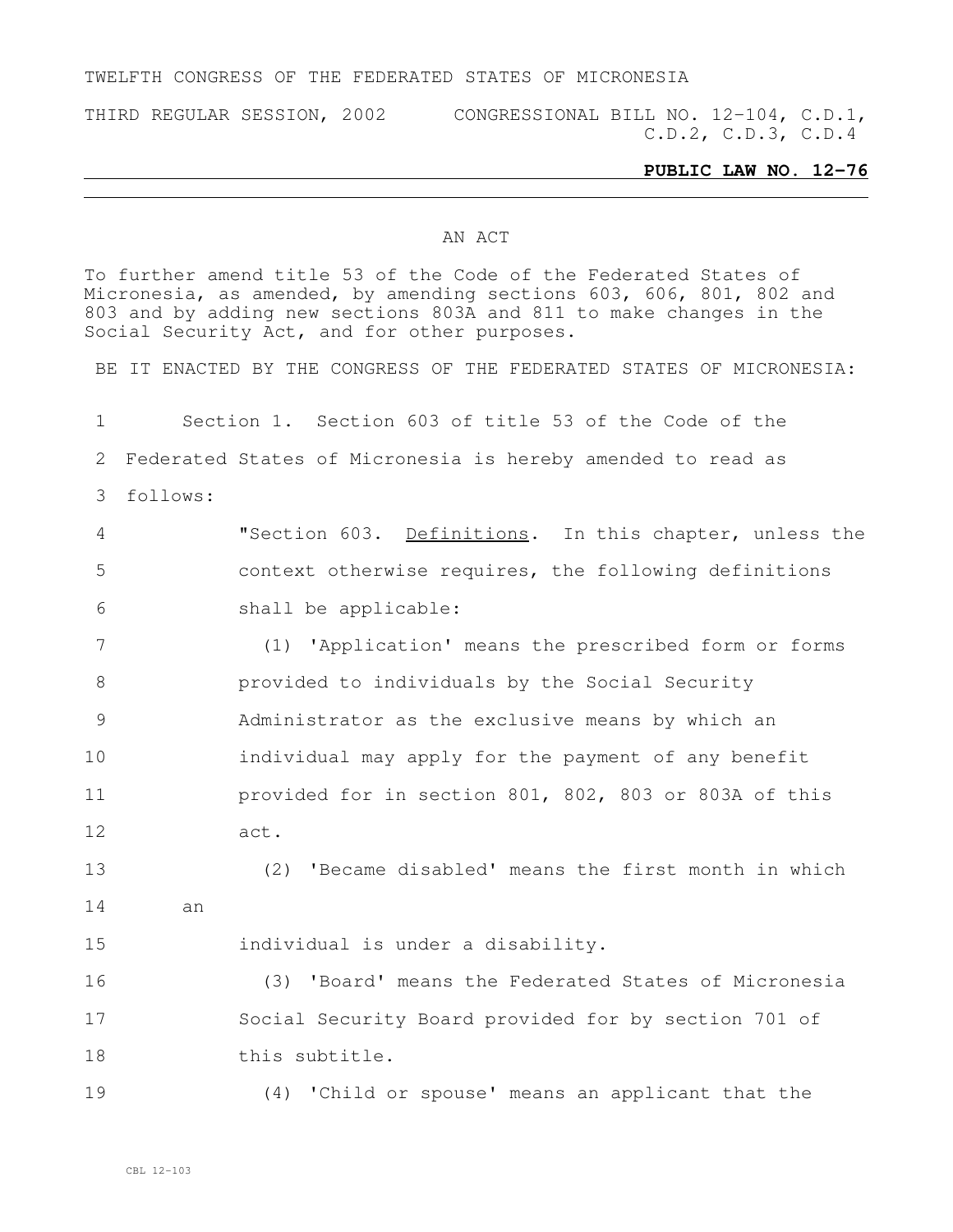| $\mathbf 1$    | court of the State in which an individual was domiciled  |
|----------------|----------------------------------------------------------|
| $\overline{2}$ | at the time of his death has or would find to be the     |
| 3              | individual's child or spouse in determining the          |
| 4              | devolution of intestate personal property. 'Child'       |
| 5              | shall include only the deceased individual's biological  |
| 6              | children and such adopted children whose confirmed       |
| 7              | petition for adoption by the wage earner has been        |
| 8              | presented to the Social Security Administration.         |
| 9              | (5) 'Contributions' means the tax imposed upon income    |
| 10             | of covered employees and the tax imposed upon employers  |
| 11             | on account of wages paid to a covered employee.          |
| 12             | (6) 'Disability' means inability to engage in any        |
| 13             | substantial gainful employment by reason of any          |
| 14             | medically determinable physical or mental impairment     |
| 15             | which can be expected to result in death or which has    |
| 16             | lasted or can be expected to last for a continuous       |
| 17             | period of not less than 12 months.                       |
| 18             | (7) 'Earning test' means that an individual who          |
| 19             | receives a retirement, disability, or survivor benefit   |
| 20             | and who works in covered or noncovered employment shall  |
| 21             | have his quarterly benefit reduced by one dollar for     |
| 22             | each two dollars earned in a quarter, except there shall |
| 23             | be no reduction for the first \$300 earned in a quarter. |
| 24             | The reduction shall be applied in one of the subsequent  |
| 25             | two quarters immediately after the quarter in which the  |
|                |                                                          |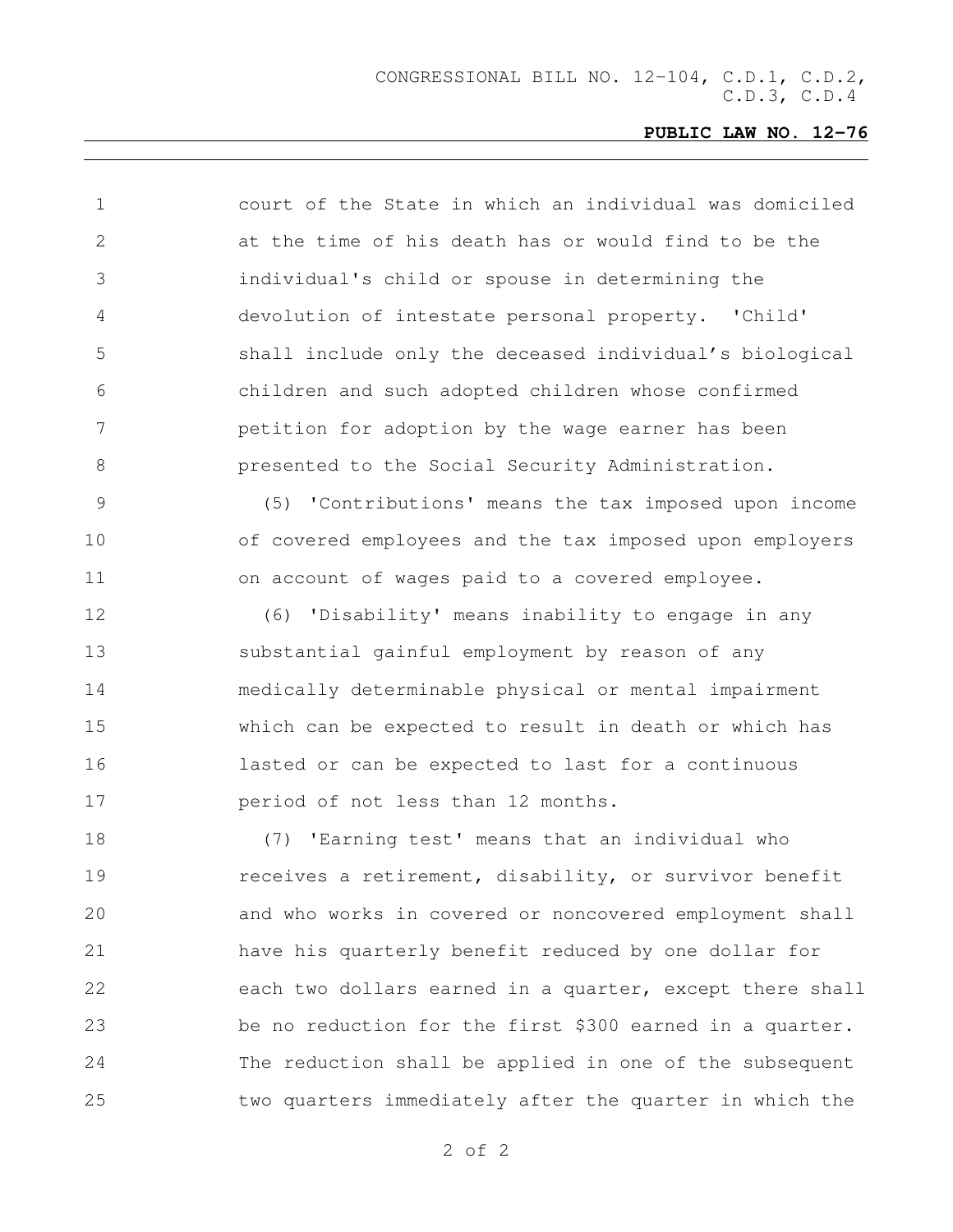| $\mathbf 1$     |    | earnings were made, or as soon as possible thereafter.   |
|-----------------|----|----------------------------------------------------------|
| 2               |    | (8) 'Employee' means:                                    |
| 3               |    | (a) any officer of a corporation; or                     |
| 4               |    | (b) any individual who, under the usual common           |
| 5               |    | law rules applicable in determining the employer-        |
| 6               |    | employee relationship, has the status of an employee; or |
| $7\phantom{.0}$ |    | (c) any self-employed person who has at least one        |
| $8\,$           |    | employee for whom he is required to report in a given    |
| $\mathsf 9$     |    | quarter; or                                              |
| 10              |    | (d) any self-employed person who had more than           |
| 11              |    | \$10,000 of annual gross revenue in the preceding        |
| 12              |    | calendar year.                                           |
| 13              |    | (9) 'Employment' means any service by an employee for    |
| 14              |    | an employer incorporated or doing business within the    |
| 15              |    | Federated States of Micronesia employing him,            |
| 16              |    | irrespective of where such employment is performed,      |
| 17              |    | except family employment.                                |
| 18              |    | (10) 'Family employment' means employment of a worker    |
| 19              | by |                                                          |
| 20              |    | a member of the household, a parent or a son or daughter |
| 21              |    | except that the worker may apply to the Board for a      |
| 22              |    | determination that such employment is bona fide covered  |
| 23              |    | employment subject to this subtitle.                     |
| 24              |    | (11) 'Insured status' can mean any of the following:     |
| 25              |    | (a) 'Currently insured individual' means any             |
|                 |    |                                                          |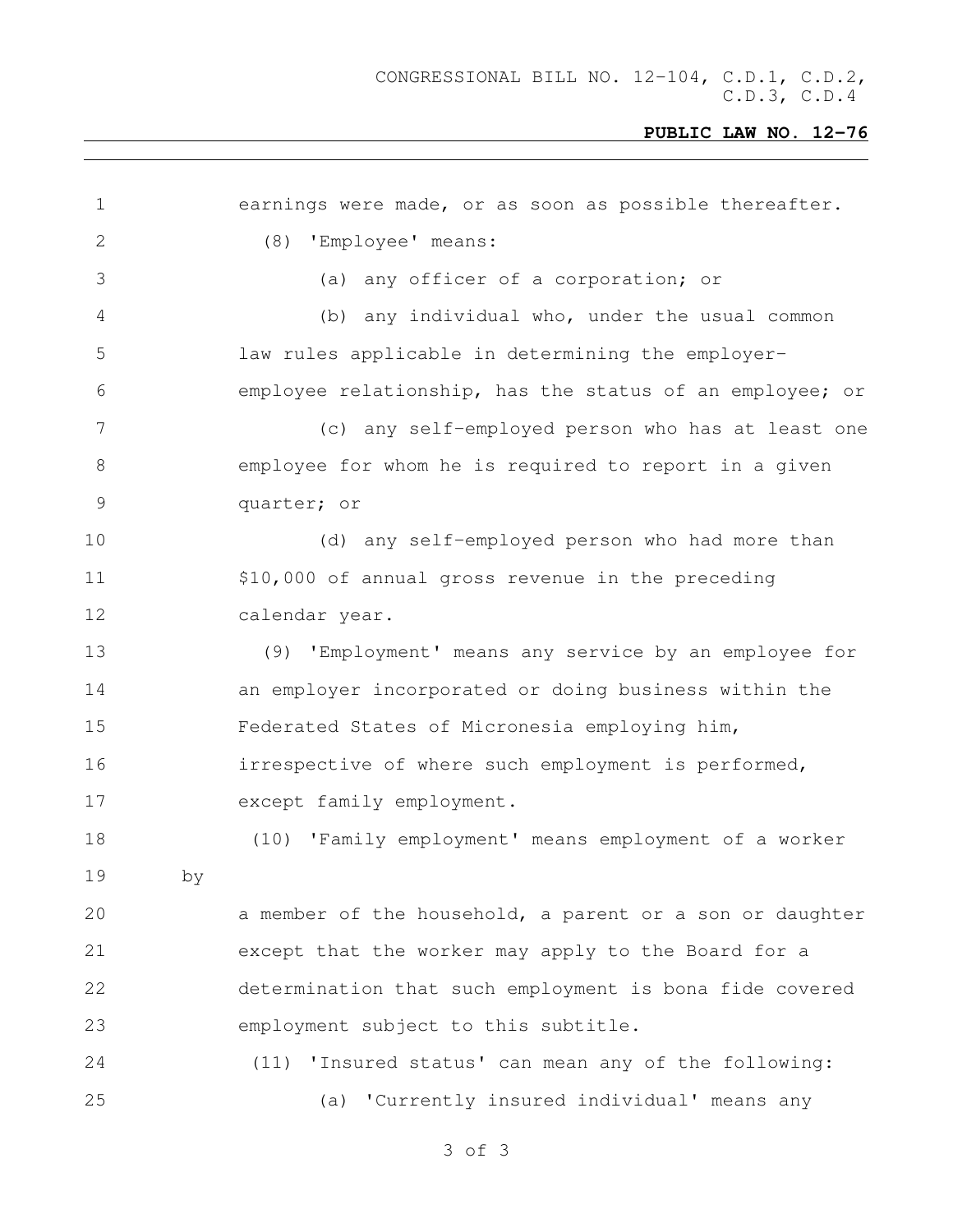| 1  | individual who has had not less than eight quarters of   |
|----|----------------------------------------------------------|
| 2  | coverage during the 13-quarter period ending with:       |
| 3  | (i) the quarter in which he died; or                     |
| 4  | (ii) the quarter in which he became entitled             |
| 5  | to old age insurance benefits; or                        |
| 6  | (iii) the quarter in which he became disabled,           |
| 7  | whichever first occurs.                                  |
| 8  | (b) 'Fully insured individual' means any                 |
| 9  | individual who has not less than one quarter of coverage |
| 10 | for each year beginning after June 30, 1968, or for each |
| 11 | year after attaining the age of 21, whichever is later,  |
| 12 | and up to but excluding the year in which he attained    |
| 13 | retirement age, became disabled, or died, whichever      |
| 14 | first occurred, except that in no case shall an          |
| 15 | individual be a fully insured individual unless he has   |
| 16 | at least 12 quarters of coverage.                        |
| 17 | (12) 'Quarter' and 'calendar quarter' mean a period of   |
| 18 | three calendar months ending on March 31st, June 30th,   |
| 19 | September 30th, or December 31st. 'Quarter of coverage'  |
| 20 | means a quarter in which the individual has been paid    |
| 21 | \$50 or more in wages in employment subject to this      |
| 22 | subtitle.                                                |
| 23 | (13) 'Wages' means remuneration paid subject to the      |
| 24 | provisions of this subtitle, including the cash value of |
| 25 | all remuneration paid in any medium other than cash and  |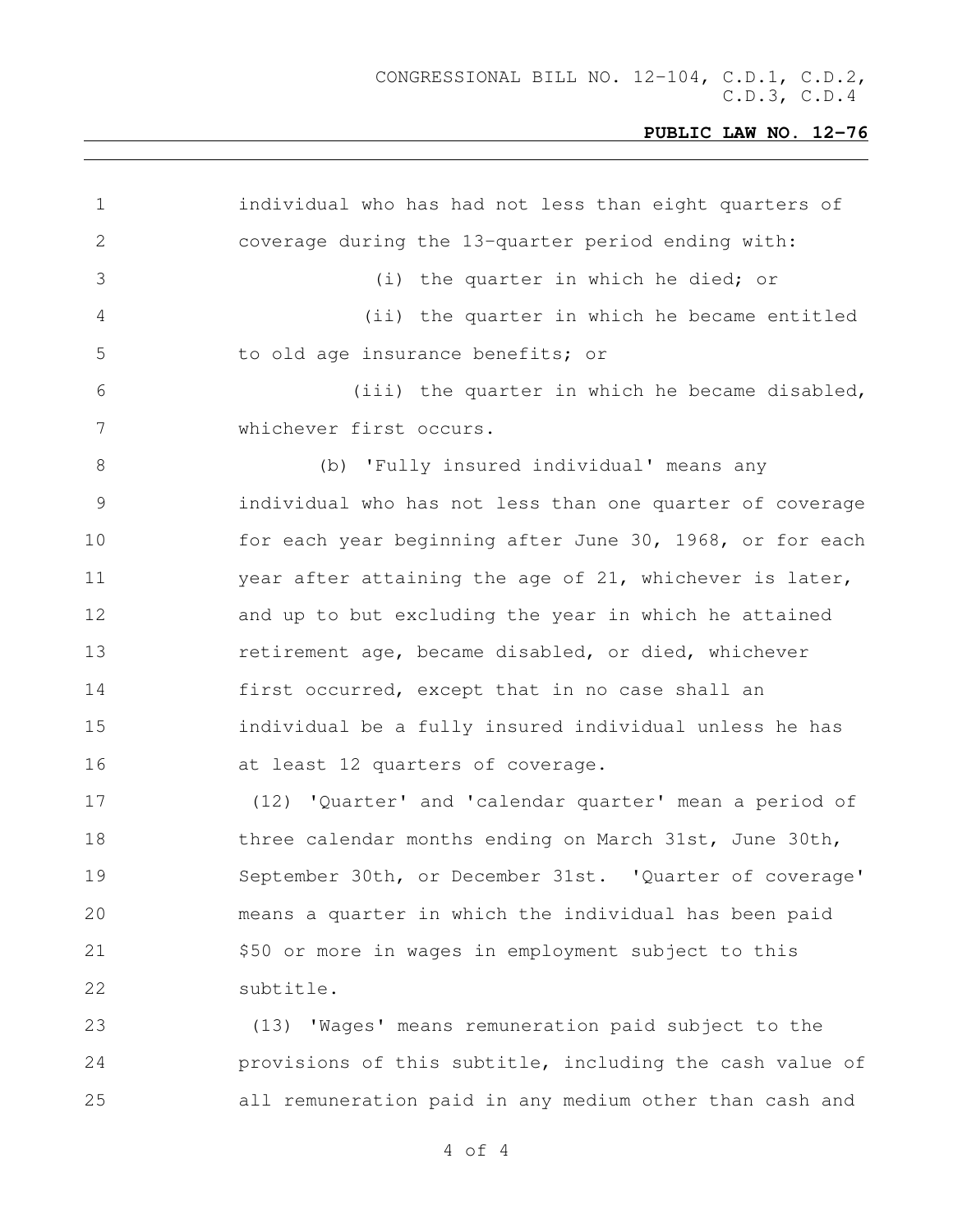| $\mathbf 1$     | remuneration accruing to a self-employed person.         |
|-----------------|----------------------------------------------------------|
| $\overline{2}$  | Remuneration accruing to a self-employed person shall be |
| 3               | deemed to be twice the amount paid to the highest paid   |
| 4               | employee reported by the self-employed person in a       |
| 5               | quarter, with a maximum of \$3,000 per quarter through   |
| 6               | September 30, 2003 and a maximum of \$5,000 per quarter  |
| $7\phantom{.0}$ | thereafter. Remuneration accruing to a self-employed     |
| 8               | person who has no covered employees shall, for each      |
| $\overline{9}$  | quarter of a year, be deemed to be 2.5 percent of the    |
| 10              | gross revenue of the business for the previous calendar  |
| 11              | year, subject to a \$3,000 maximum per quarter through   |
| 12              | September 30, 2003 and a maximum of \$5,000 per quarter  |
| 13              | thereafter. Remuneration paid for any service which is   |
| 14              | more or less than a whole dollar shall, as may be        |
| 15              | prescribed by regulations, be computed to the nearest    |
| 16              | dollar. Wages shall not include:                         |
| 17              | (a) that part of remuneration in excess of \$3,000       |
| 18              | through September 30, 2003 and in excess of \$5,000      |
| 19              | thereafter paid in a quarterly reporting period by one   |

employer;

 (b) any payment on account of sickness or accident disability, or medical or hospitalization expenses made by an employer to or on behalf of an employee;

(c) any payment made to or on behalf of an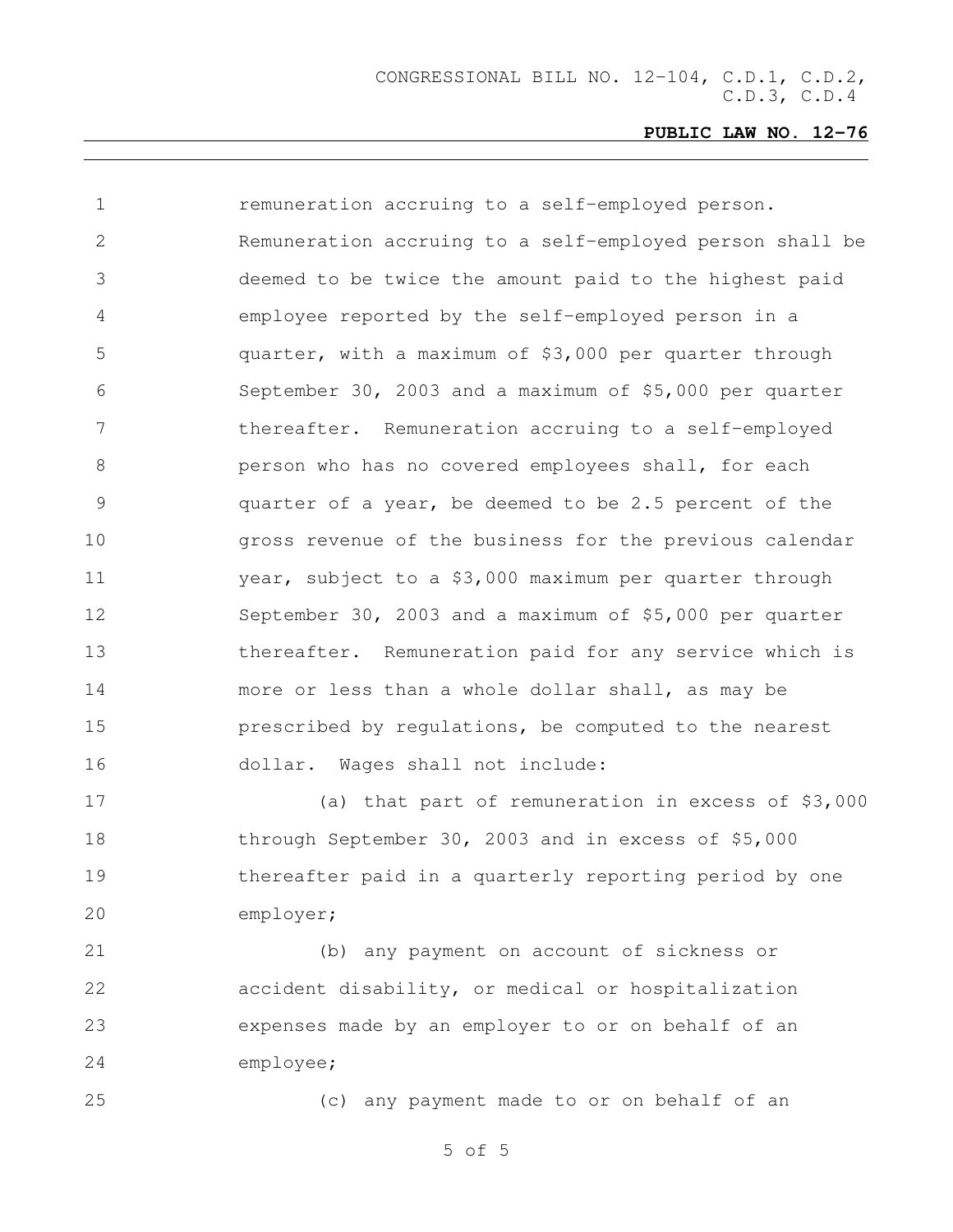| $\mathbf 1$   | employee or to the employee's beneficiary from a trust      |
|---------------|-------------------------------------------------------------|
| 2             | or annuity;                                                 |
| 3             | (d) remuneration paid in any medium other than              |
| 4             | cash to an employee for service not in the course of the    |
| 5             | employer's trade or business or for domestic service in     |
| 6             | a private home of an employer;                              |
| 7             | (e) remuneration paid for casual or intermittent            |
| $8\,$         | labor not performed in the course of the employer's         |
| $\mathcal{G}$ | trade or business when such employment does not exceed      |
| 10            | employment in more than one week in each calendar month     |
| 11            | of each quarterly reporting period; and                     |
| 12            | (f) remuneration from family employment subject             |
| 13            | to the provisions of this subtitle."                        |
| 14            | Section 2. Section 606 of title 53 of the Code of the       |
| 15            | Federated States of Micronesia is hereby amended to read as |
| 16            | follows:                                                    |
| 17            | "Section 606. Accounts, budget, and costs of                |
| 18            | administration.                                             |
| 19            | (1) At such times as the Social Security Board may          |
| 20            | prescribe, the Social Security Administrator shall          |
| 21            | submit to the Board on forms and in the manner              |
| 22            | prescribed by the Board a detailed estimate of the          |
| 23            | budget for the next ensuing fiscal year for the proper      |
| 24            | conduct of the Social Security System. The Social           |
| 25            | Security Administrator shall submit to the Board:           |
|               |                                                             |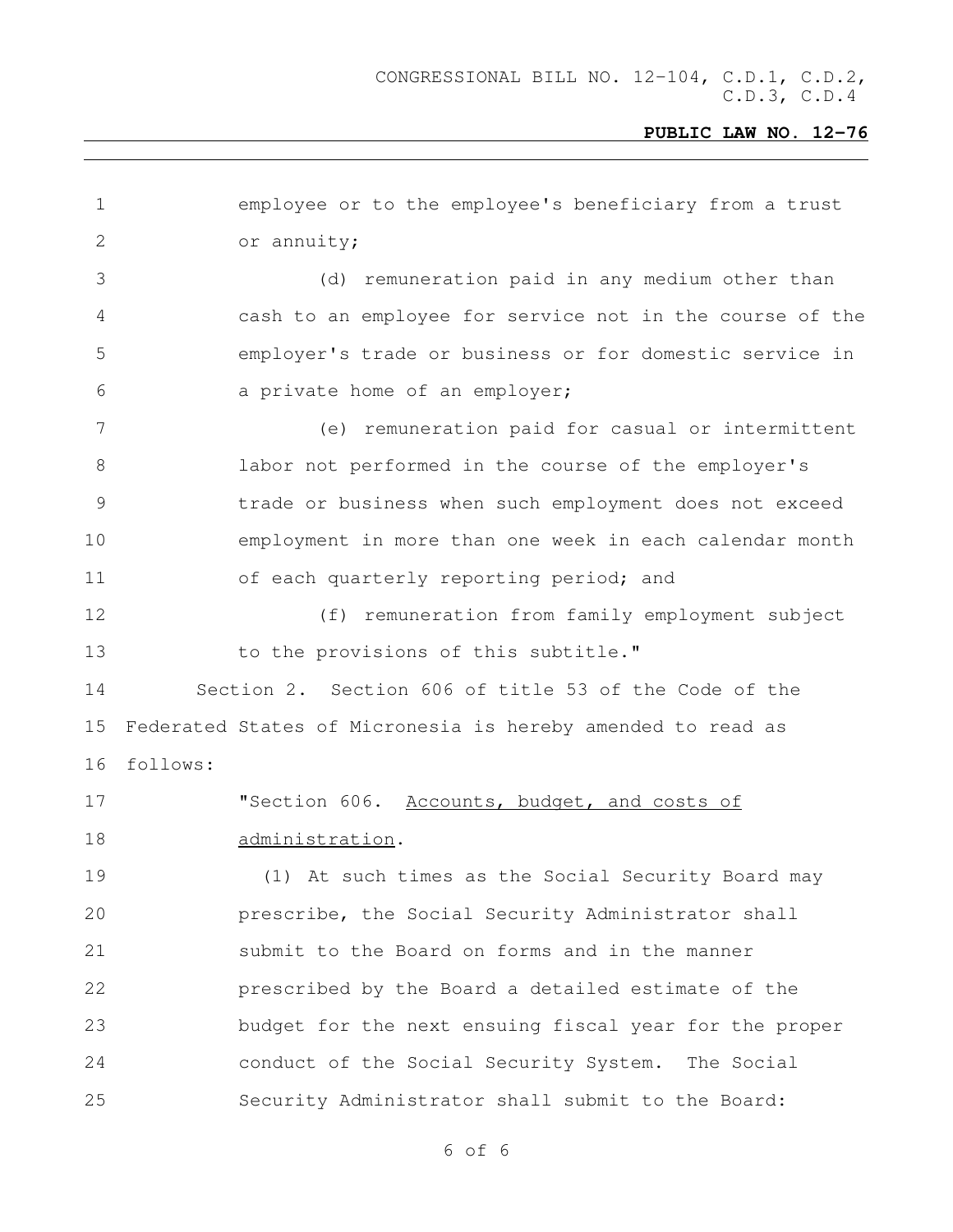(a) the audited accounts of the income and expenditure and the balance in the Social Security Retirement Fund for the last completed fiscal year; (b) a statement showing the estimated income and expenditure for the fiscal year in progress, together with such summaries, schedules, and supporting data as 7 may be deemed necessary; (c) a statement showing the estimated balance of the Social Security Retirement Fund at the close of the **fiscal year in progress; and**  (d) a budget showing the estimated income and expenditure for the next ensuing fiscal year. (2) For the next ensuing fiscal year, the estimated costs of administration including salaries and wages, purchase of office supplies, operational expenses, and 16 the maintenance of branch offices shall not exceed an expenditure maximum equal to 11 percent of the estimated income for that year from contributions and interest and dividend income on investments less investment expenses, provided that such expenditure shall be based upon contributions and interest and dividend income on investments less investment expenses, determined on a maximum wage contribution of \$3,000 per quarter. Any increase in the wage contribution shall not affect the calculation of the maximum allowable expenditure. The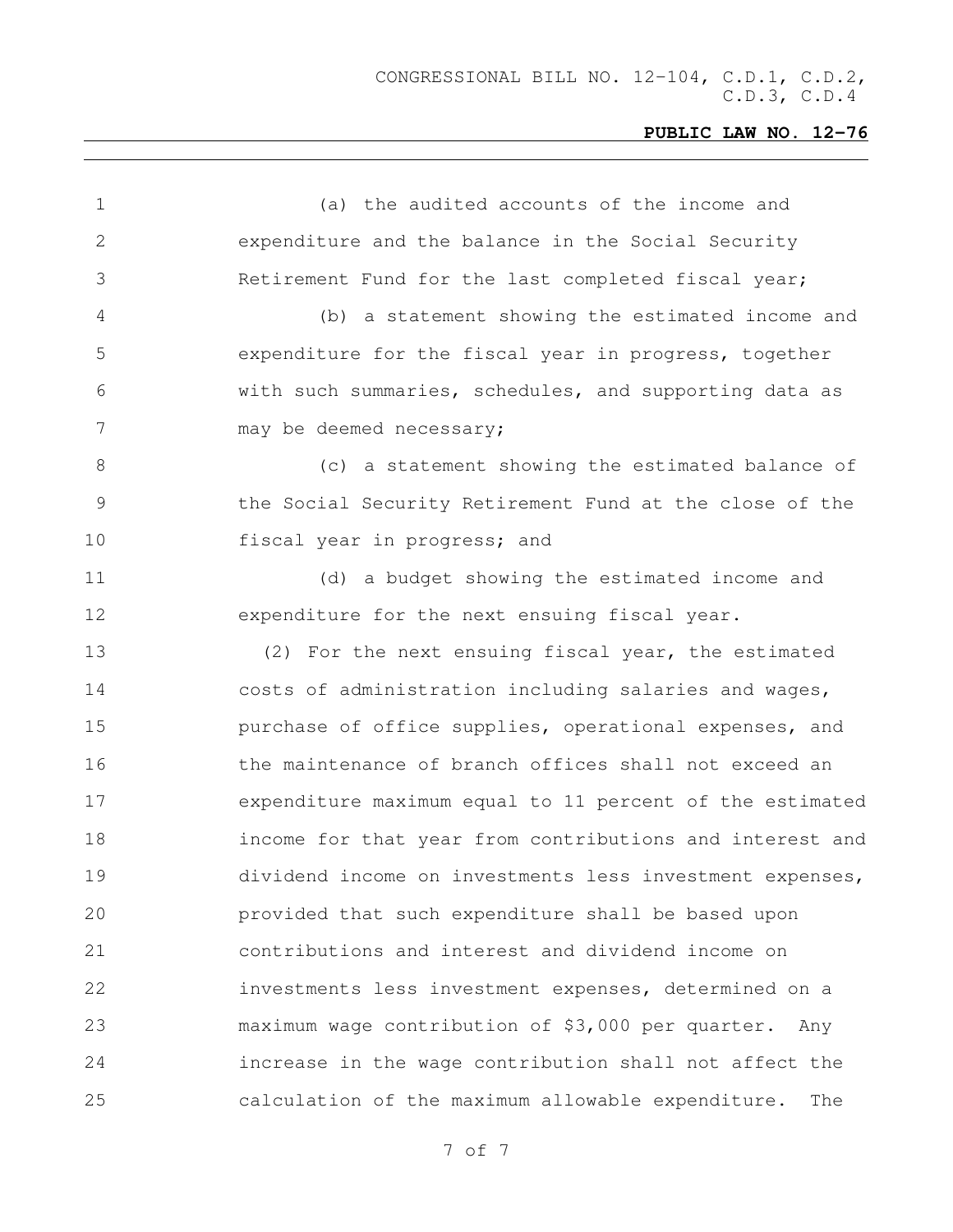CONGRESSIONAL BILL NO. 12-104, C.D.1, C.D.2, C.D.3, C.D.4

## **PUBLIC LAW NO. 12-76**

| $\mathbf 1$     | audited accounts and the budget for the ensuing fiscal      |  |
|-----------------|-------------------------------------------------------------|--|
| $\mathbf{2}$    | year shall be approved by the Board and submitted to the    |  |
| 3               | President and the Congress of the Federated States of       |  |
| 4               | Micronesia. Should the estimated costs of                   |  |
| 5               | administration exceed the expenditure maximum,              |  |
| 6               | legislative approval of the budgeted administration         |  |
| $7\phantom{.0}$ | expenses is required."                                      |  |
| 8               | Section 3. Section 801 of title 53 of the Code of the       |  |
| 9               | Federated States of Micronesia is hereby amended to read as |  |
| 10              | follows:                                                    |  |
| 11              | "Section 801. Scope of coverage; Verification of            |  |
| 12              | employment; Old age benefits.                               |  |
| 13              | (1) All employees, wherever employed by an employer         |  |
| 14              | incorporated or doing business in the Federated States      |  |
| 15              | of Micronesia, shall be covered unless both the employer    |  |
| 16              | and the employee are currently subject to any other         |  |
| 17              | recognized Social Security System. The highest              |  |
| 18              | administrator of the Social Security System, or his         |  |
| 19              | designees, shall cause at least two unannounced             |  |
| 20              | employment site checks to be conducted upon every non-      |  |
| 21              | government employee who first begins to contribute to       |  |
| 22              | the Social Security System after age 45 to ensure that      |  |
| 23              | such non-government employee is actually engaged in an      |  |
| 24              | employer-employee relationship that will allow him to be    |  |
| 25              | covered and eligible for benefits under this subtitle.      |  |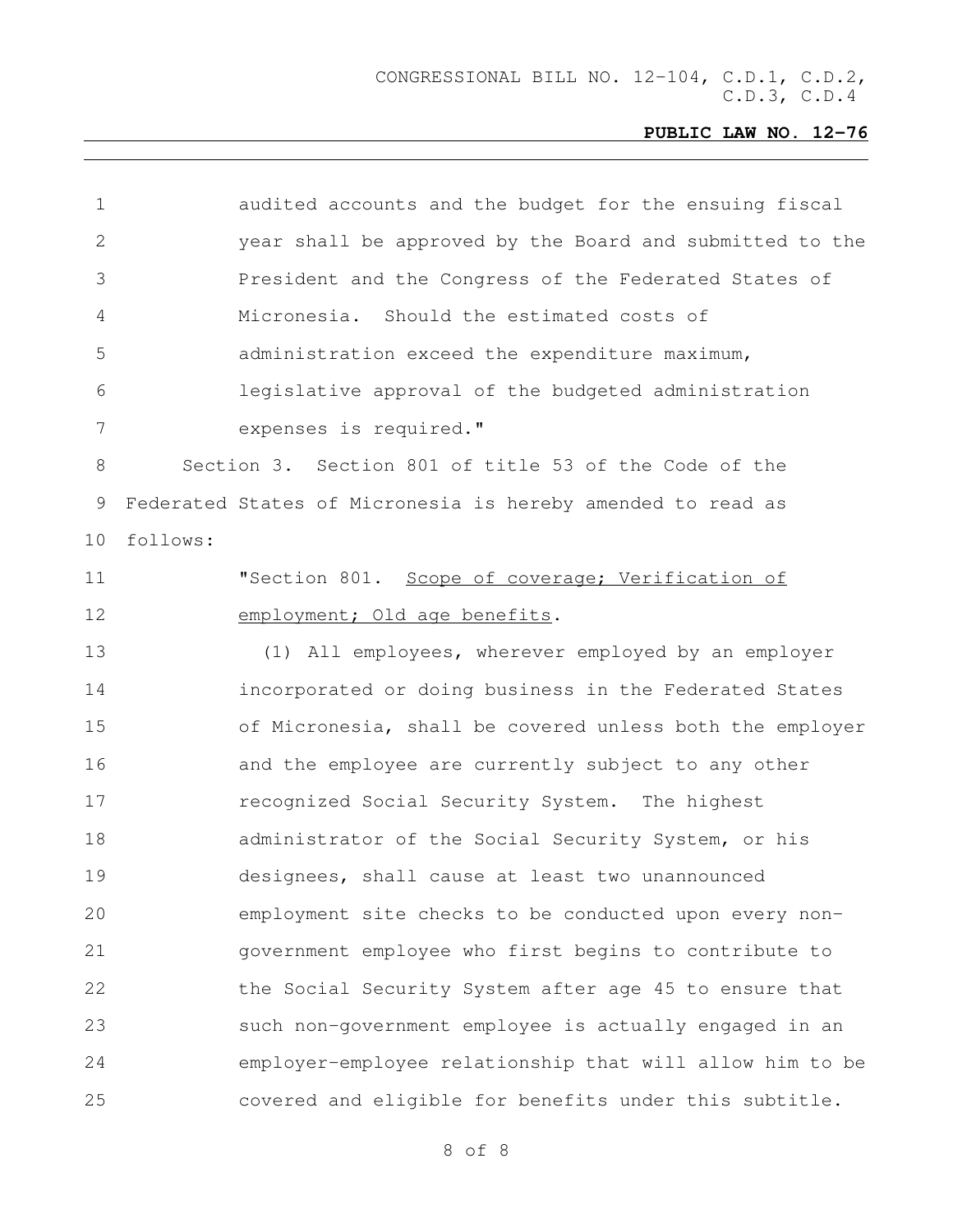| $\mathbf 1$ | The two employment site checks shall not be conducted    |
|-------------|----------------------------------------------------------|
| 2           | within one month of each other and both shall be         |
| 3           | conducted within the first six months of the employee's  |
| 4           | first contribution payment to the Social Security        |
| 5           | System. For the purposes of this subtitle, any elected   |
| 6           | official in any Government unit or body in the Federated |
| 7           | States of Micronesia is deemed to be an employee         |
| 8           | employed by a Federated States of Micronesia employer.   |
| 9           | The governmental unit or body to which such person is    |
| 10          | elected is subject to the provisions in this subtitle    |
| 11          | relating to the duty and obligations of a Federated      |
| 12          | States of Micronesia employer.                           |
| 13          | (2) Every person who:                                    |
| 14          | (a) is fully insured;                                    |
| 15          | (b) has attained age 60; and                             |
| 16          | (c) has filed a complete application with the            |
| 17          | Social Security Administrator for old age insurance      |
| 18          | shall be entitled to an old age insurance benefit        |
| 19          | subject to the earnings test as defined in this          |
| 20          | subtitle.                                                |
| 21          | (3) Old age insurance benefit payments shall be paid     |
| 22          | for each month commencing with the month in which both   |
| 23          | paragraphs (2) (a) and (2) (b) of this section are       |
| 24          | satisfied and shall end with the month preceding the     |
| 25          | month in which the applicant dies.                       |
|             |                                                          |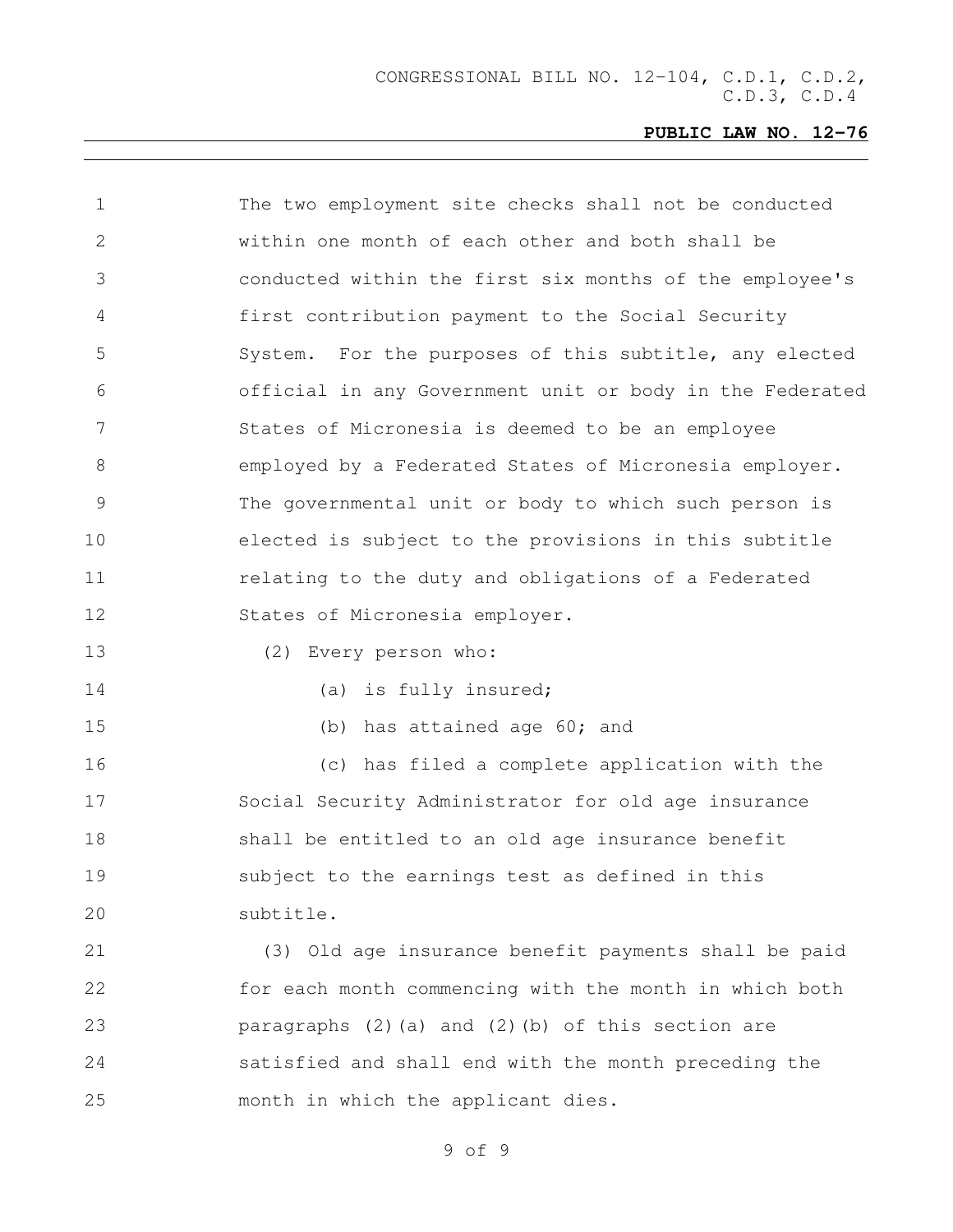| 1            | (4) Notwithstanding the provisions of subsections (2)       |
|--------------|-------------------------------------------------------------|
| $\mathbf{2}$ | and (3) above, retroactive payments shall be limited to     |
| 3            | the twelve (12) months immediately preceding the month      |
| 4            | in which the individual entitled to benefits has            |
| 5            | submitted an application."                                  |
| 6            | Section 4. Section 802 of title 53 of the Code of the       |
| 7            | Federated States of Micronesia is hereby amended to read as |
| 8            | follows:                                                    |
| 9            | "Section 802. Surviving spouse benefits.                    |
| 10           | (1) Every surviving spouse who:                             |
| 11           | (a) was married to an individual who died fully             |
| 12           | insured; and                                                |
| 13           | (b) files an application;                                   |
| 14           | shall be entitled to a surviving spouse insurance           |
| 15           | benefit, subject to the earnings test as defined in this    |
| 16           | subtitle.                                                   |
| 17           | (2) Surviving spouse benefit payments shall be paid         |
| 18           | for each month commencing with the month of death of the    |
| 19           | fully insured spouse and ending with the month preceding    |
| 20           | the month in which the surviving spouse dies or             |
| 21           | remarries.                                                  |
| 22           | (3) Notwithstanding the provisions of subsections (1)       |
| 23           | and (2) above, retroactive payments shall be limited to     |
| 24           | the twelve (12) months immediately preceding the month      |
| 25           | in which the surviving spouse has submitted an              |
|              |                                                             |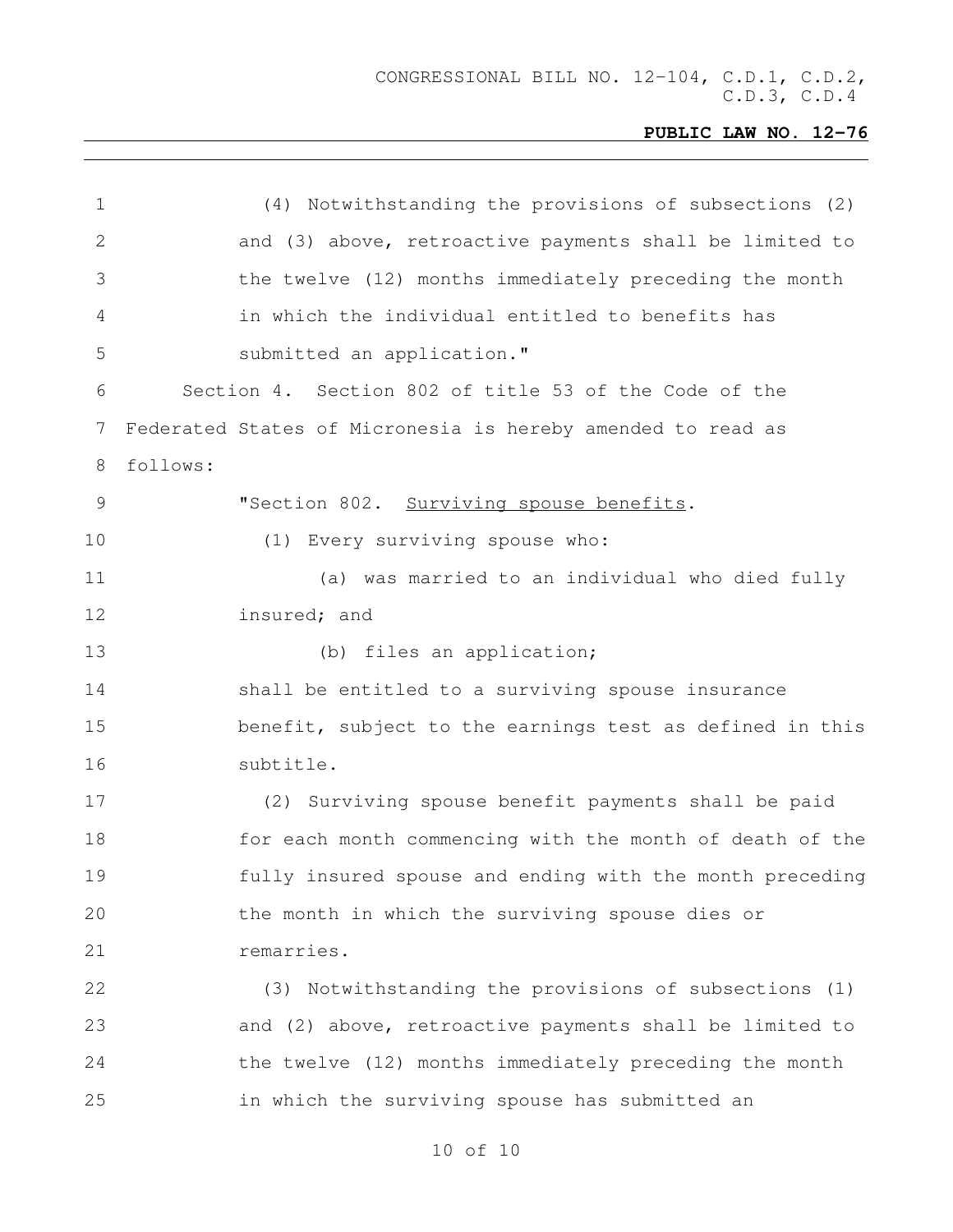CONGRESSIONAL BILL NO. 12-104, C.D.1, C.D.2, C.D.3, C.D.4

# **PUBLIC LAW NO. 12-76**

| $\mathbf 1$   | application."                                               |
|---------------|-------------------------------------------------------------|
| 2             | Section 5. Section 803 of title 53 of the Code of the       |
| 3             | Federated States of Micronesia is hereby amended to read as |
| 4             | follows:                                                    |
| 5             | "Section 803. Surviving child benefits.                     |
| 6             | (1) Every surviving child who:                              |
| 7             | (a) was dependent upon an individual who died               |
| $8\,$         | fully insured or currently insured; and                     |
| $\mathcal{G}$ | (b) has filed a complete application with the               |
| 10            | Social Security Administrator for survivor's insurance;     |
| 11            | shall be entitled to a surviving child's insurance          |
| 12            | benefit, subject to the earnings test as defined in this    |
| 13            | subtitle.                                                   |
| 14            | (2) A surviving child's insurance benefit shall be          |
| 15            | paid for each month beginning with the month of the         |
| 16            | death of the individual who died fully insured or           |
| 17            | currently insured and shall end with the month preceding    |
| 18            | the month which contains the first to occur of the          |
| 19            | following events:                                           |
| 20            | (a) attainment of age twenty-two (22) in the case           |
| 21            | of a surviving child who is a bona fide student; or         |
| 22            | (b) ceasing to be disabled after attainment of              |
| 23            | age eighteen (18) in the case of a surviving child who      |
| 24            | was disabled before attainment of age twenty-two (22);      |
| 25            | $\circ$ r                                                   |
|               |                                                             |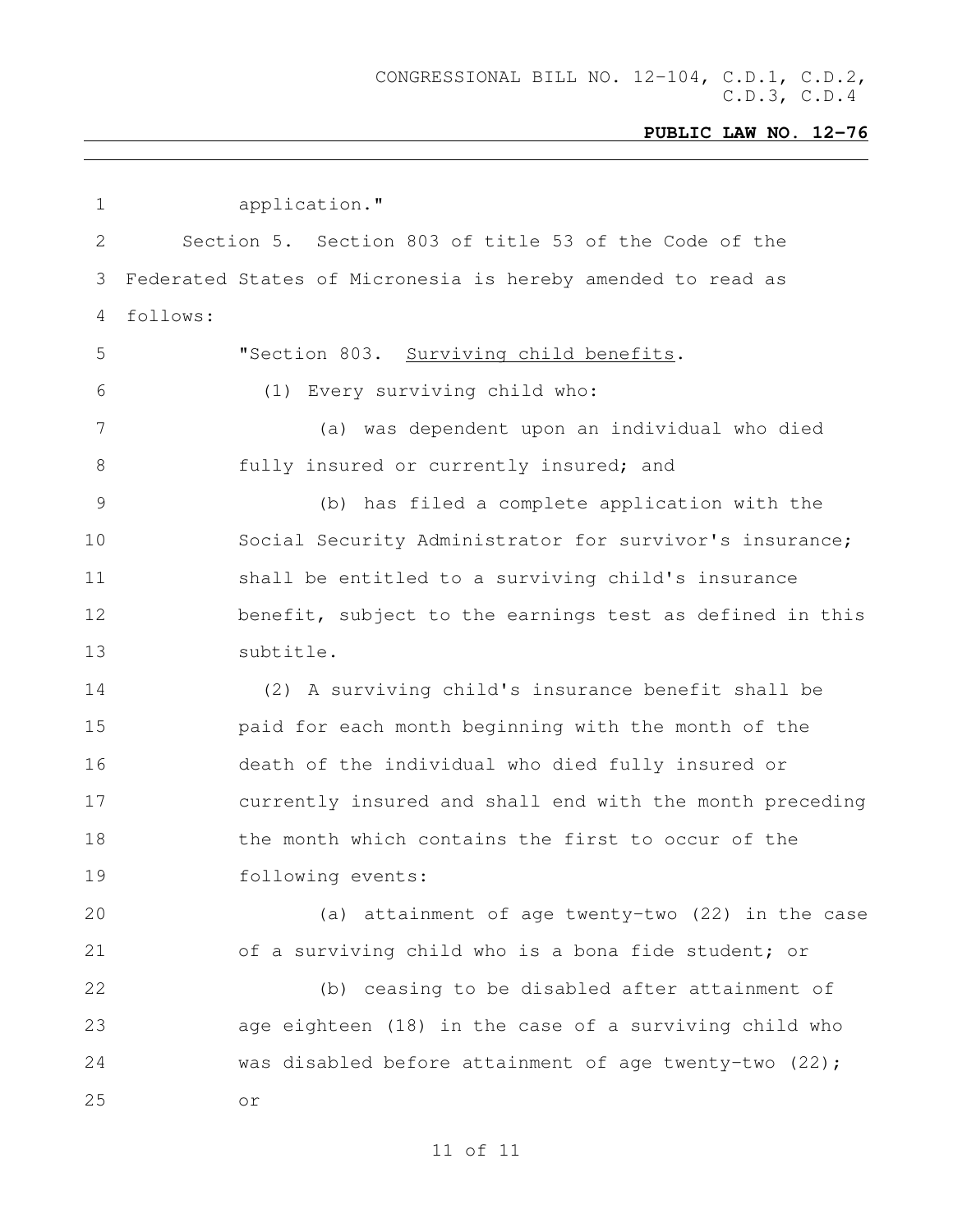| $\mathbf 1$  | (c) attainment of age eighteen (18) in the case                   |
|--------------|-------------------------------------------------------------------|
| $\mathbf{2}$ | of any surviving child not described in preceding                 |
| 3            | paragraphs (a) and (b), except that benefits shall be             |
| 4            | payable during the disability of a surviving child who            |
| 5            | was disabled before the attainment of age twenty-two              |
| 6            | regardless of the child's age; or                                 |
| 7            | (d) marriage; or                                                  |
| $\,8\,$      | (e) adoption.                                                     |
| 9            | (3) A surviving child shall be deemed to have been                |
| 10           | dependent upon his parent or adopting parent unless that          |
| 11           | parent or adopting parent was not living in the same              |
| 12           | household with or contributing to the support of such             |
| 13           | child prior to his death. The child's insurance benefit           |
| 14           | shall be paid to the individual upon whom the child is            |
| 15           | currently dependent, except such benefit shall be                 |
| 16           | subject to the earnings test as defined in this                   |
| 17           | subtitle.                                                         |
| 18           | (4) Notwithstanding the provisions of subsections (1)             |
| 19           | and (2) above, retroactive payments shall be limited to           |
| 20           | the twelve (12) months immediately preceding the month            |
| 21           | in which the surviving child or the surviving child's             |
| 22           | guardian has submitted an application."                           |
| 23           | Section 6. Title 53 of the Code of the Federated States of        |
| 24           | Micronesia, as amended, is hereby further amended by adding a new |
| 25           | section 803A to read as follows:                                  |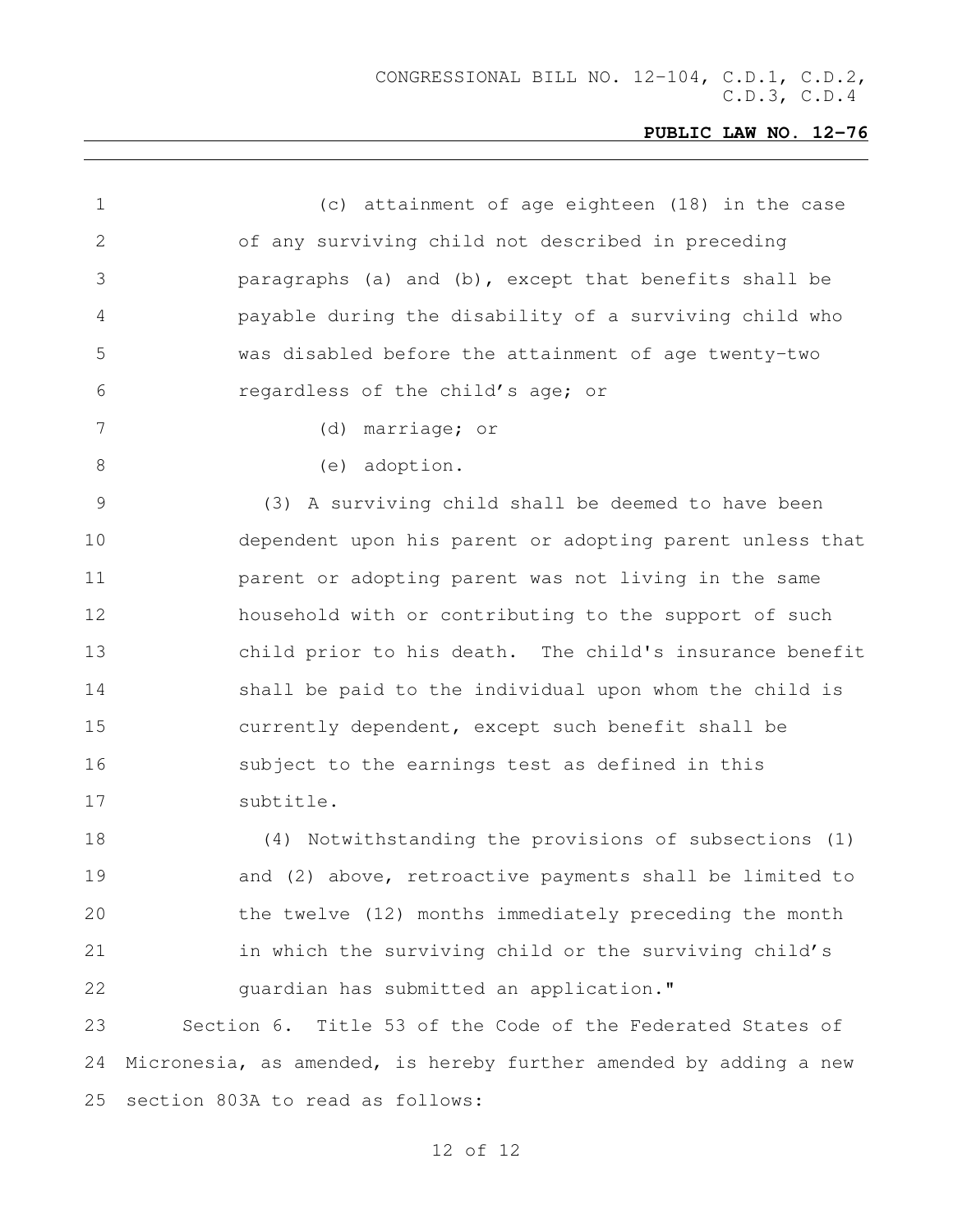| 1             | "Section 803A. Disability benefits.                               |
|---------------|-------------------------------------------------------------------|
| 2             | Every person who:<br>(1)                                          |
| 3             | is fully insured;<br>(a)                                          |
| 4             | is disabled and has been disabled for at<br>(b)                   |
| 5             | least three full calendar months; and                             |
| 6             | (c) has filed a complete application with the                     |
| 7             | Social Security Administrator for disability insurance            |
| 8             | shall be entitled to a disability insurance benefit,              |
| $\mathcal{G}$ | subject to the earnings test as defined in this                   |
| 10            | subtitle.                                                         |
| 11            | Disability insurance benefits shall be paid for<br>(2)            |
| 12            | each month, beginning with the first month of the                 |
| 13            | waiting period and ending with the month preceding the            |
| 14            | month in which the disabled individual dies or recovers           |
| 15            | from his disability.                                              |
| 16            | (3) Notwithstanding the provisions of subsections (1)             |
| 17            | and (2) above, retroactive payments shall not be made             |
| 18            | for more than the twenty-four (24) months immediately             |
| 19            | preceding the month in which the disabled individual has          |
| 20            | submitted an application."                                        |
| 21            | Section 7. Title 53 of the Code of the Federated States of        |
| 22            | Micronesia, as amended, is hereby further amended by adding a new |
| 23            | section 811 to read as follows:                                   |
| 24            | "Section 811. International agreements.                           |
| 25            | (1) Purpose of agreement. The President is authorized             |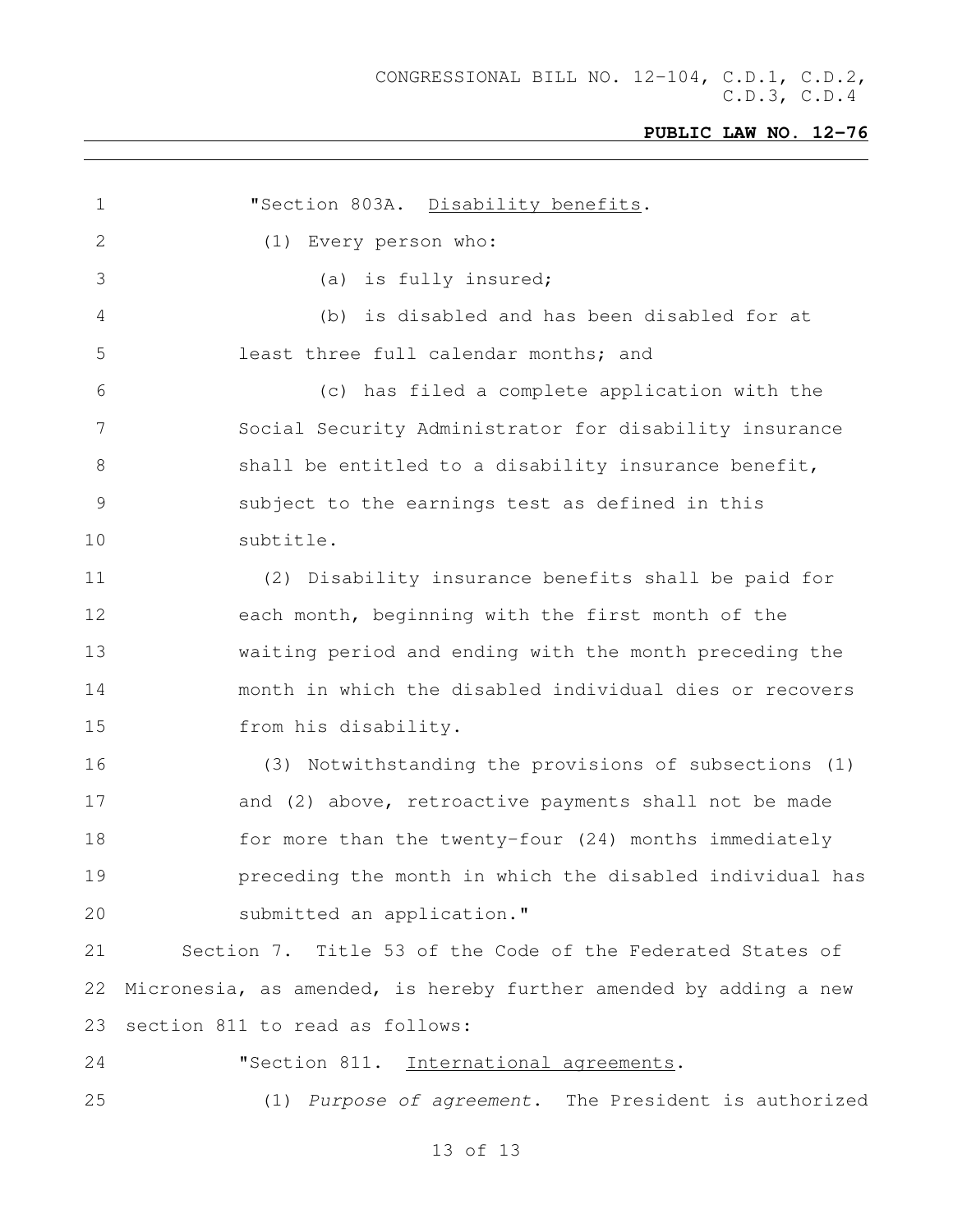1 to enter into agreements establishing totalization arrangements between the social security system established by this title and the social security system of any foreign country, for the purposes of establishing entitlement to and the amount of old-age, survivors, disability, or derivative benefits based on a combination of an individual's periods of coverage under 8 the social security system established by this title and the social security system of such foreign country. Such agreements shall be subject to the approval of Congress by resolution.

(2) *Definitions*. For the purposes of this section:

 (a) the term 'social security system' means, with **respect to a foreign country, a social insurance or**  pension system which is of general application in the country and under which periodic benefits, or the actuarial equivalent thereof, are paid on account of old 18 age, death, or disability; and

 (b) the term 'period of coverage' means a period of payment of contributions or a period of earnings based on wages for employment or on self-employment income, or any similar period recognized as equivalent thereto under this title or under the social security system of a country which is a party to an agreement entered into under this section.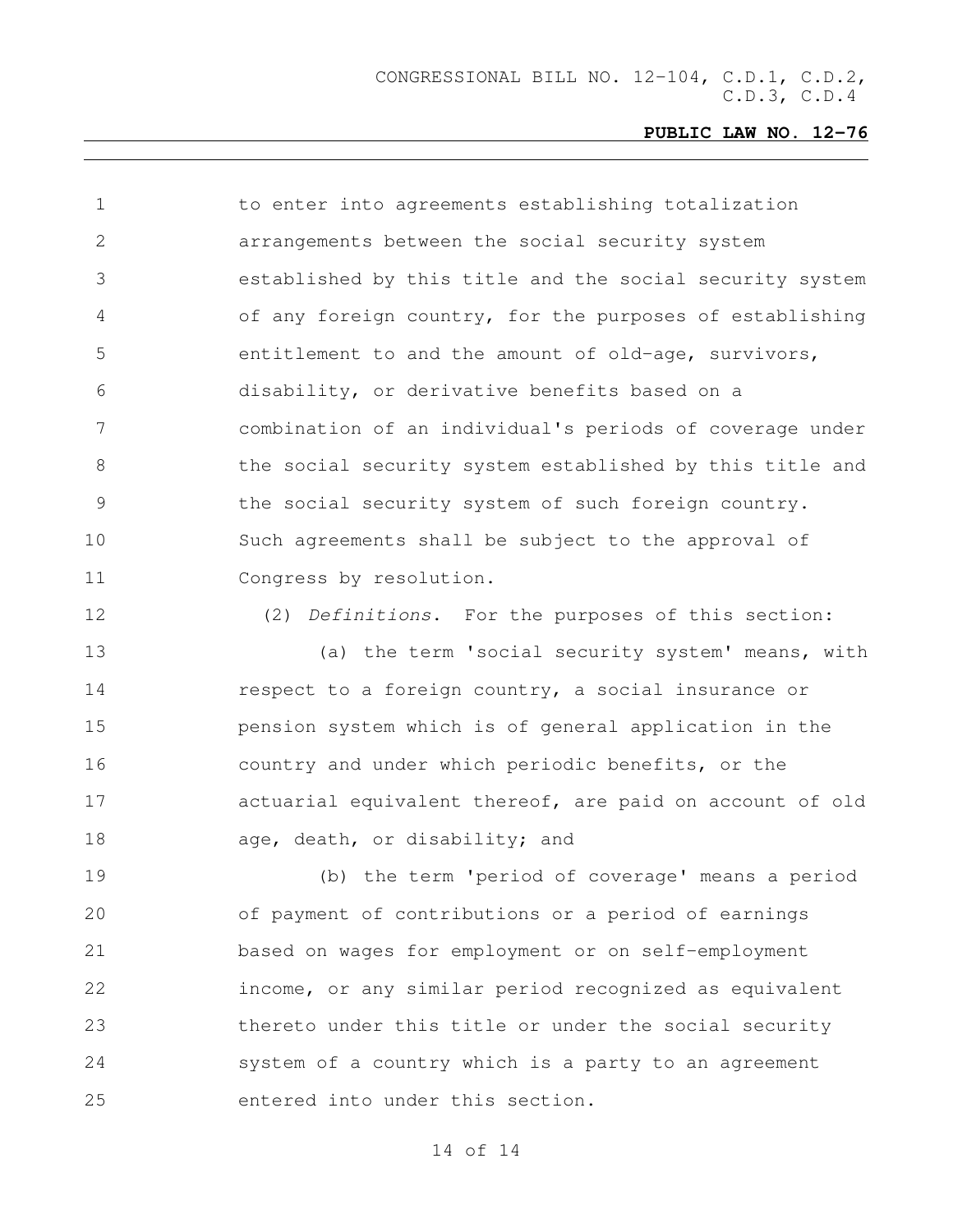| 1               | (3) Crediting periods of coverage; conditions of        |
|-----------------|---------------------------------------------------------|
| 2               | payment of benefits.                                    |
| 3               | (a) Any agreement establishing a totalization           |
| $\overline{4}$  | arrangement pursuant to this section shall provide:     |
| 5               | (i) that in the case of an individual who               |
| 6               | has at least 8 quarters of coverage as defined in       |
| $7\phantom{.0}$ | section 603(11) of this title and periods of coverage   |
| $8\,$           | under the social security system of a foreign country   |
| 9               | which is a party to such agreement, that individual's   |
| 10              | periods of coverage under the social security system of |
| 11              | that foreign country may be combined with periods of    |
| 12              | coverage under this title and otherwise considered for  |
| 13              | the purposes of establishing entitlement to and the     |
| 14              | amount of old-age, survivors, and disability insurance  |
| 15              | benefits under this title;                              |
| 16              | (ii) that employment or self-employment, or             |
| 17              | any service which is recognized as equivalent to        |
| 18              | employment or self-employment under this title or the   |
| 19              | social security system of a foreign country which is a  |
| 20              | party to such agreement, shall, on or after the         |
| 21              | effective date of such agreement, result in a period of |
| 22              | coverage under the system established under this title  |
| 23              | or under the system established under the laws of such  |
| 24              | foreign country, but not under both, and shall further  |
| 25              | set forth the methods and conditions for determining    |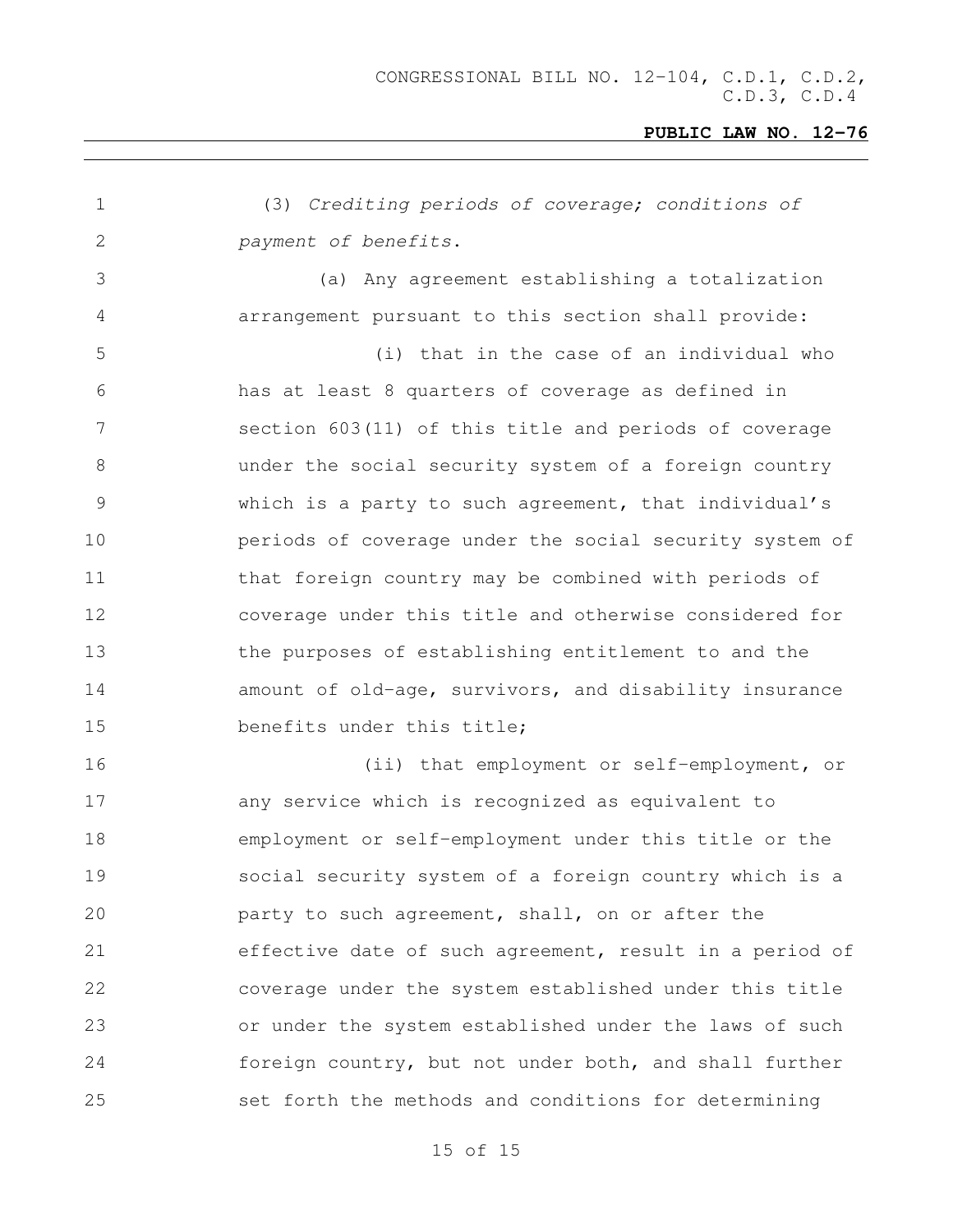| $\mathbf 1$   | under which system employment, self-employment, or other |
|---------------|----------------------------------------------------------|
| 2             | service shall result in a period of coverage; and        |
| 3             | (iii) that where an individual's periods of              |
| 4             | coverage are combined, the benefit amount payable under  |
| 5             | this title shall be based on the proportion of such      |
| 6             | individual's periods of coverage which was completed     |
| 7             | under this title.                                        |
| 8             | (b) Any such agreement may provide that an               |
| $\mathcal{G}$ | individual who is entitled to cash benefits under this   |
| 10            | title shall, notwithstanding other provisions of title   |
| 11            | to the contrary, receive such benefits while he resides  |
| 12            | in a foreign country which is a party to such agreement. |
| 13            | (c) Any such agreement may contain other                 |
| 14            | provisions which are not inconsistent with the other     |
| 15            | provisions of this title and which the President deems   |
| 16            | appropriate to carry out the purposes of this section.   |
| 17            | (4) Regulations. The Board shall make rules and          |
| 18            | requlations and establish such procedures as are         |
| 19            | reasonable and necessary to implement and administer any |
| 20            | agreement which has been entered into in accordance with |
| 21            | this section.                                            |
| 22            | (5) Reports to Congress. The Board shall include as      |
| 23            | part of its annual submission to Congress required by    |
| 24            | section 703 of this title, a report describing each      |
| 25            | agreement that was in effect at any time during the      |
|               |                                                          |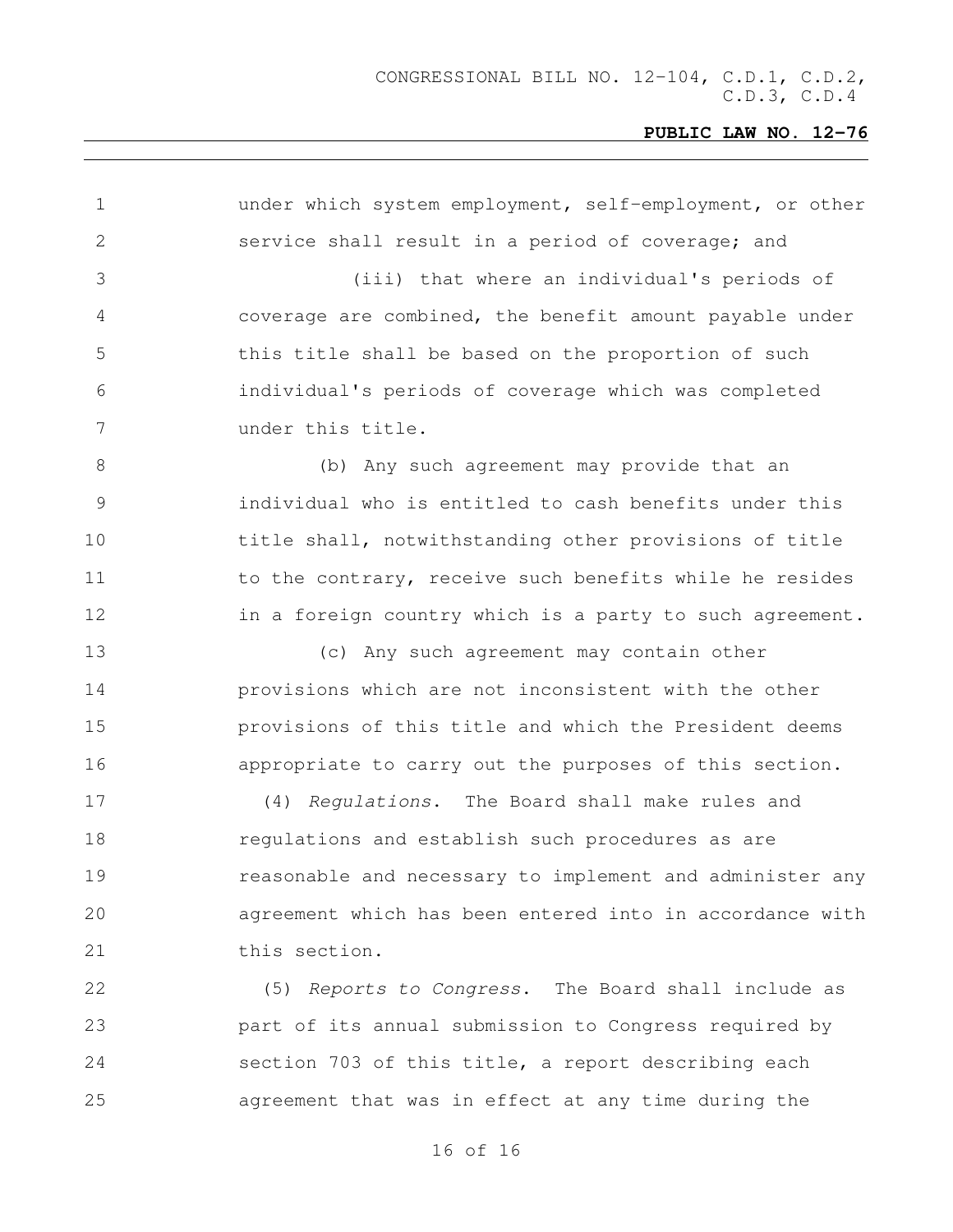| $\mathbf 1$     | previous fiscal year. The report shall state the            |
|-----------------|-------------------------------------------------------------|
| 2               | estimated number of individuals affected by each            |
| 3               | agreement and the effect of each agreement on the           |
| $\overline{4}$  | estimated income and expenditures of the programs           |
| 5               | established by this chapter."                               |
| 6               |                                                             |
| $7\phantom{.0}$ |                                                             |
| $8\,$           |                                                             |
| $\mathcal{G}$   |                                                             |
| 10              |                                                             |
| 11              |                                                             |
| 12              |                                                             |
| 13              |                                                             |
| 14              |                                                             |
| 15              |                                                             |
| 16              | Section 8. This act shall become law upon approval by the   |
| 17              | President of the Federated States of Micronesia or upon its |
| 18              | becoming law without such approval.                         |
| 19              |                                                             |
| 20              |                                                             |
| 21              |                                                             |
| 22              | February 17, 2003                                           |
| 23              |                                                             |
| 24              |                                                             |
| 25              |                                                             |